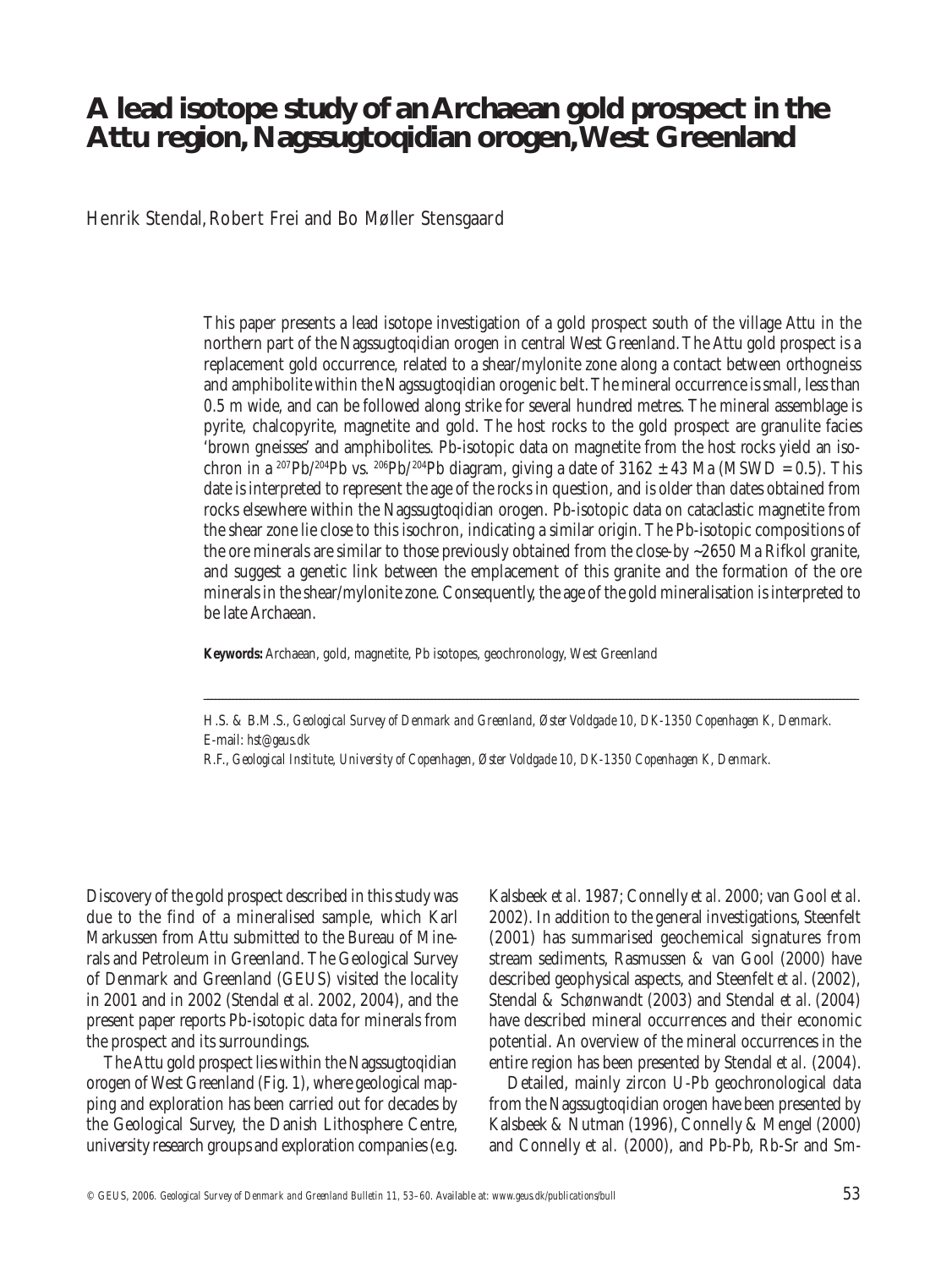

Fig. 1. **A**: Geological map of the Attu region with index map of Greenland. **CNO**, central Nagssugtoqidian orogen; **NNO**, northern Nagssugtoqidian orogen; **NSSZ**, Nordre Strømfjord shear zone. **B:** Geological map of the Attu gold prospect area (modified from Olesen 1984).

Nd whole-rock isotope data from the region have been reported by Kalsbeek *et al.* (1984, 1987), Taylor & Kalsbeek (1990) and Whitehouse *et al.* (1998). In addition, some Pb-isotopic work has been carried out on sulphide separates, mainly pyrite, from mineral occurrences in the Disko Bugt region (Stendal 1998).

## **Geological setting**

The Palaeoproterozoic Nagssugtoqidian orogen of West Greenland (van Gool *et al*. 2002) is located between the Archaean North Atlantic craton to the south and a lesserknown continental mass to the north that includes the Palaeoproterozoic Rinkian fold belt. Most of the orogen consists of variably reworked Archaean orthogneisses. Several thin belts of supracrustal and intrusive igneous rocks occur within this gneiss terrain. Granitoid rocks and numerous pegmatites intrude the gneisses. Formations of Palaeoproterozoic age are limited to the Arfersiorfik and Sisimiut igneous suites and minor supracrustal sequences (Connelly *et al.* 2000).

The Attu area itself is located in the southern part of the northern Nagssugtoqidian orogen (NNO; Fig. 1). The metamorphic grade is granulite facies; metamorphism and deformation of the Archaean granitoid rocks in the NNO gradually decrease northwards, from granulite to amphibolite facies, and from high strain to lower strain with more open structures. Steeply and shallowly dipping shear and fault zones are common in contact zones between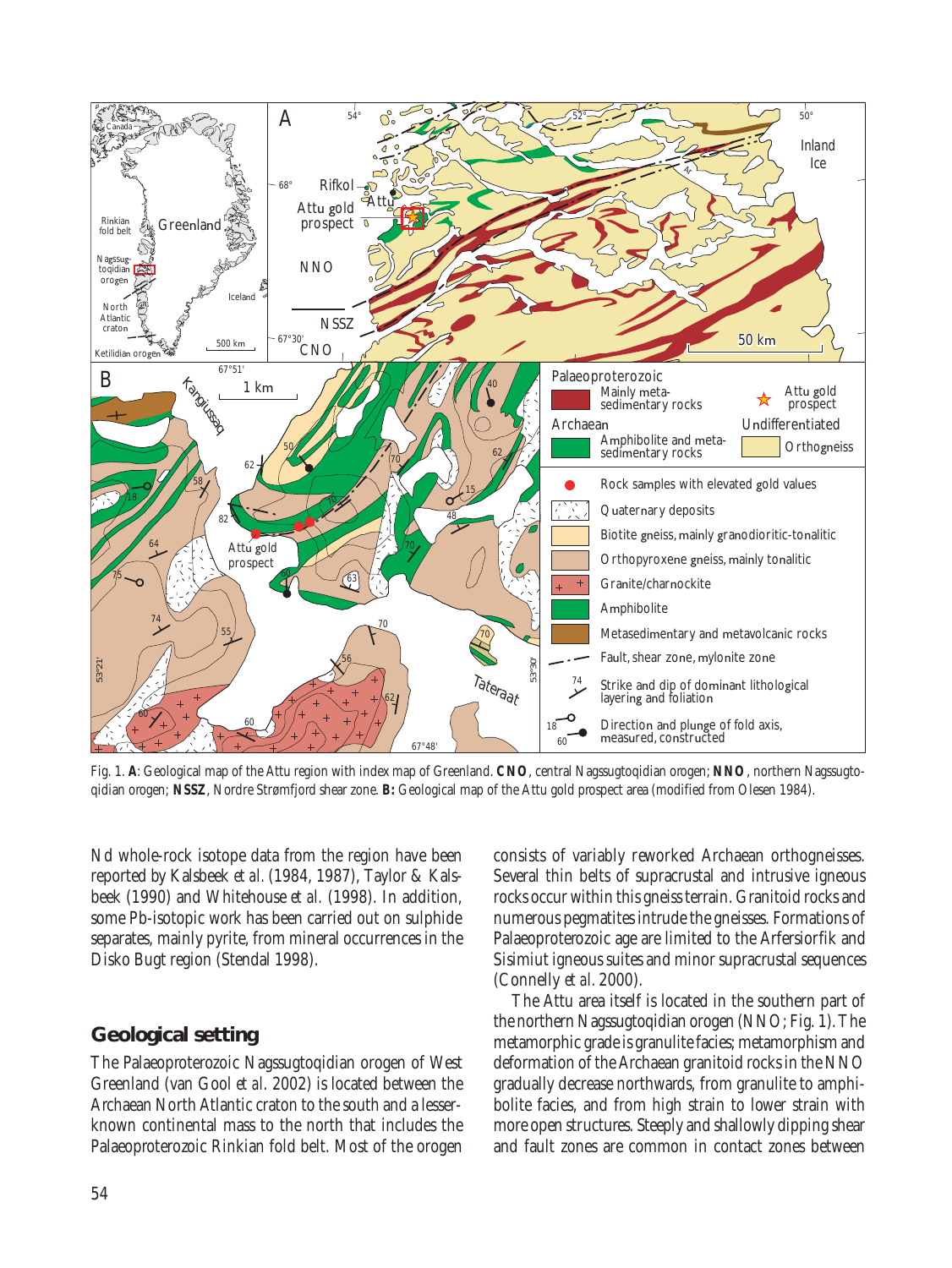Fig. 2. The site of the Attu gold prospect. Gold values are given for rock samples. **Red circles** are sample sites with gold values obtained from fine-grained stream sediments (see Fig. 1 for geographical location). The **red line** shows the approximate position of the gold-bearing zone in the shear/mylonite zone. The **black line** shows the approximate position of a stream.



different lithologies. Major fault zones generally strike NNE to NE. The major Nordre Strømfjord shear zone (van Gool 2002) is located *c.* 20 km south of the study area. The shear zone is traceable from the coast to the Inland Ice and forms the southern boundary of the NNO. The gneisses of the NNO are late Archaean, with ages between 2870 and 2700 Ma (Kalsbeek & Nutman 1996; Connelly&Mengel 2000; Hollis *et al.* 2006, this volume; Thrane & Connelly 2006, this volume). Discordant sheets of granitoid rocks of Archaean age occur in the centre of the NNO and large charnockite/granite bodies including the Rifkol granite are situated 20 km to the northwest and just south of the study area (Fig. 1; Hansen 1979; Kalsbeek *et al.* 1984). Only a few younger Palaeoproterozoic ages have been obtained from the NNO: Thrane &

Connelly (2006, this volume) have obtained an approximate depositional age of the Naternaq supracrustal belt some 80 km north-east of Attu of *c.* 1950–1900 Ma, and an undeformed pegmatite between Attu and Aasiaat has yielded an age of *c.* 1790 Ma (Connelly & Mengel 2000).

## **The Attu gold prospect**

The Attu gold prospect is located south of the village Attu within a 100–330 m wide, complex tract hosting several parallel shear/mylonite zones and faults that strike NNE to NE and dip 60–70° W (Figs 1, 2). The fault zone can be followed along strike in a north-easterly direction for several kilometres. The host rocks are layered, brown



Fig. 3. Layered brown gneiss with black bands of amphibolite. The hammer shaft is 50 cm long.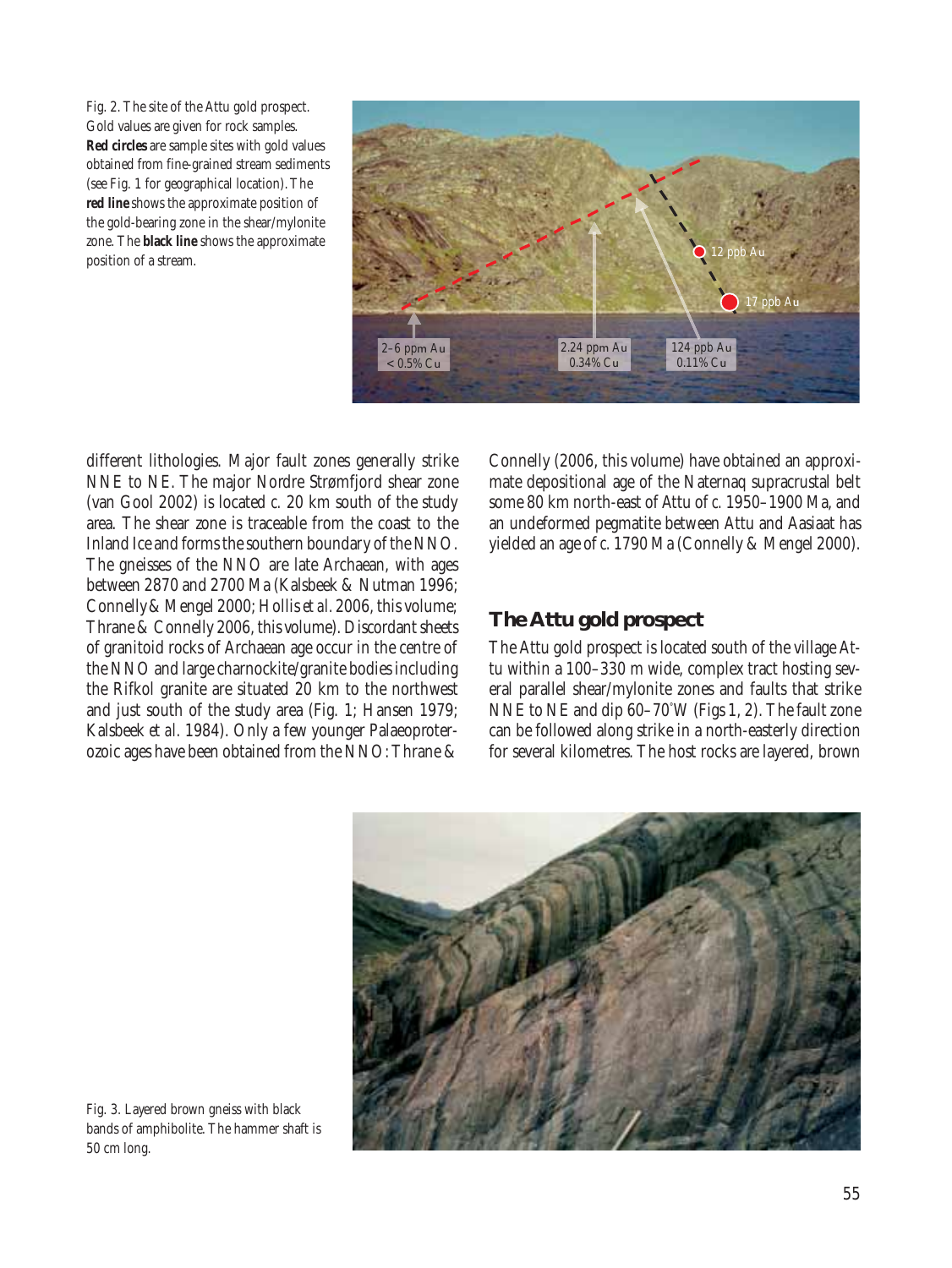

Fig. 4. The gold bearing mylonite zone. Kfeldspar occurs on the right side of the yellow magnet pen (10 cm long). The zone also contains pyrite, chalcopyrite and magnetite.

weathering gneiss and amphibolite (Fig. 3). At the western border of the tract a gold-bearing shear/mylonite zone follows the contact between brown gneisses and amphibolites. The gold-bearing shear/mylonite zone (Fig. 4) is invaded by pegmatite sheets as well as centimetre-wide veins consisting of red alkali-feldspar and quartz with occasional pyrite and magnetite. The estimated relative volume of pegmatite in the tract varies from 1 to 10% (Stendal *et al.* 2002, 2004).

The most promising gold showings are found in a coastal profile along the shear/mylonite zone, which can be followed along strike for several hundreds of metres (Figs 1, 2). The studied site is a cliff exposure consisting of mylonite (Fig. 4) and a rusty weathered band (10–20 cm

in width) mineralised with pyrite, magnetite and some chalcopyrite (Fig. 5). Pyrite and chalcopyrite replace magnetite. The magnetite is predominantly cataclastic in nature, but recrystallised ore also occurs. The gold is found within pyrite and chalcopyrite. The gangue mineralogy comprises quartz, K-feldspar, muscovite, biotite and carbonates (calcite, dolomite and/or ankerite).

The mylonite zone is silicified at the contact with the mineralised zone, and sulphide-rich parts are weathered. Secondarygoethite andmalachite arecommon(Fig. 5).The ore is structurally controlled by and confined to favourable sites (sulphide-bearing zones) within the mylonite/ shear/fault zone.

The Attu gold prospect has returned reproducable gold

|                                          |            |             |               | ပ                                    |               |             |               |         |                |
|------------------------------------------|------------|-------------|---------------|--------------------------------------|---------------|-------------|---------------|---------|----------------|
| Sample number                            | Mineral    | 206ph/204ph | $\pm 2\sigma$ | 207 <sub>Pb</sub> /204 <sub>Pb</sub> | $\pm 2\sigma$ | 208pb/204pb | $\pm 2\sigma$ | $r1***$ | $r2^{\dagger}$ |
| Amphibolite and orthogneiss (host rocks) |            |             |               |                                      |               |             |               |         |                |
| 446601                                   | magnetite  | 14.631      | 0.007         | 14.642                               | 0.009         | 44.688      | 0.033         | 0.961   | 0.939          |
| 446602                                   | magnetite  | 15.051      | 0.014         | 14.752                               | 0.015         | 36.702      | 0.040         | 0.969   | 0.942          |
| 446610                                   | magnetite  | 17.540      | 0.051         | 15.361                               | 0.046         | 37.613      | 0.112         | 0.977   | 0.988          |
| 446614                                   | magnetite  | 17.002      | 0.025         | 15.225                               | 0.024         | 38.086      | 0.061         | 0.976   | 0.967          |
| Shear zone and mineralised rock          |            |             |               |                                      |               |             |               |         |                |
| 446616                                   | magnetite  | 15.423      | 0.023         | 14.844                               | 0.023         | 41.598      | 0.068         | 0.979   | 0.957          |
| 2000368                                  | magnetite  | 15.286      | 0.009         | 14.832                               | 0.010         | 41.201      | 0.034         | 0.962   | 0.936          |
| 481093                                   | magnetite  | 14.247      | 0.042         | 14.625                               | 0.044         | 41.821      | 0.130         | 0.982   | 0.960          |
| 446615                                   | pyrite     | 14.241      | 0.009         | 14.587                               | 0.010         | 42.001      | 0.035         | 0.963   | 0.934          |
| 481078                                   | pyrite     | 14.447      | 0.011         | 14.633                               | 0.012         | 40.805      | 0.039         | 0.967   | 0.925          |
| 446616                                   | K-feldspar | 15.123      | 0.008         | 14.893                               | 0.010         | 36.451      | 0.029         | 0.958   | 0.932          |

Table 1. Pb-isotopic ratios of magnetite, pyrite and K-feldspar from the Attu gold prospect and its host rocks

\* Errors are two standard deviations absolute (Ludwig 1990).

\*\*  $r1 = 206Pb/204Pb$  versus  $207Pb/204Pb$  error correlation (Ludwig 1990).

 $\frac{1}{2}$  r2 = 206Pb/204Pb versus 208Pb/204Pb error correlation (Ludwig 1990).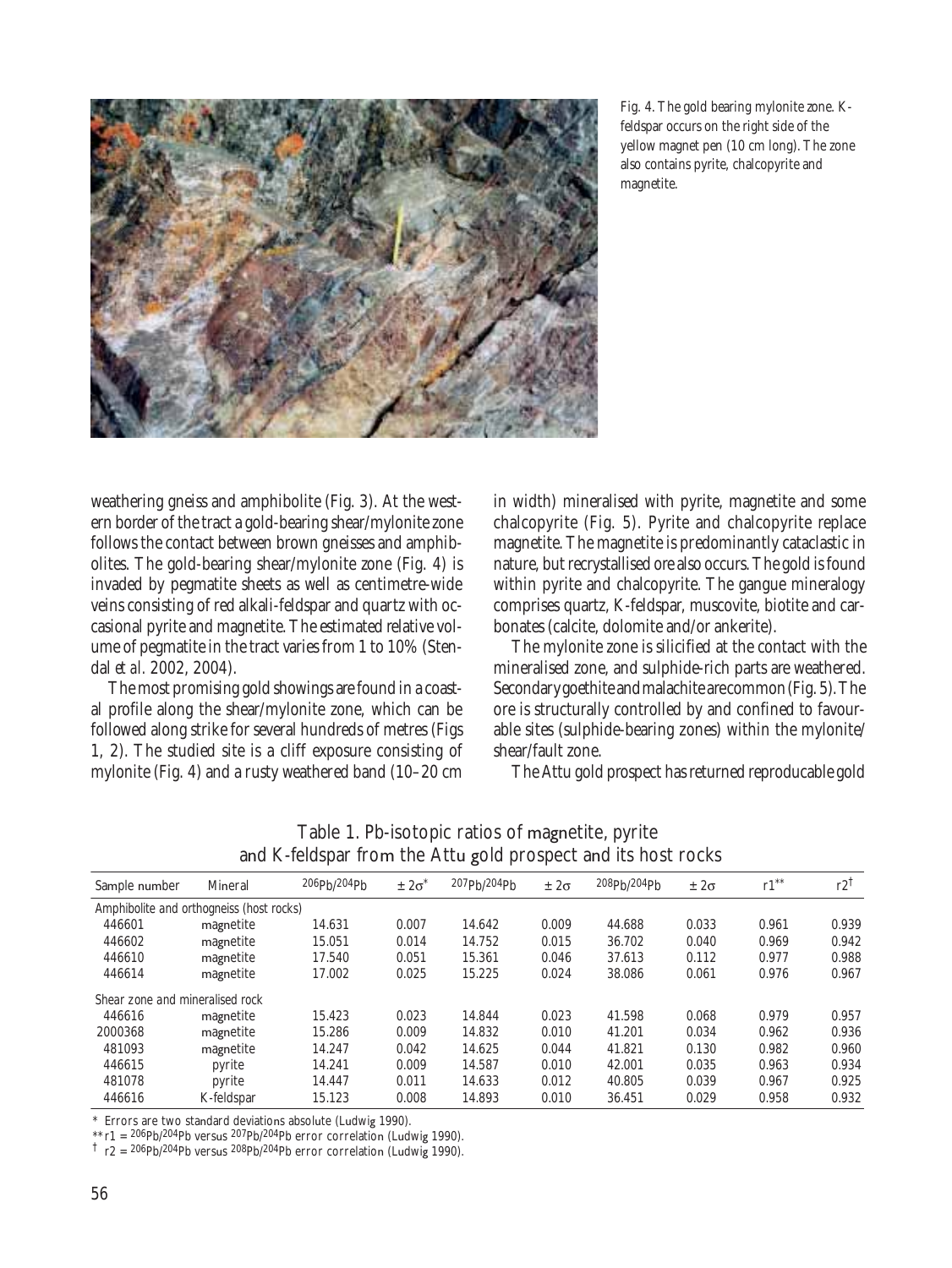Fig. 5. The gold bearing zone (10 cm wide) within the mylonite zone, with malachite and rusty weathered sulphides.



concentrations in the range 2.3–5.8 ppm. Other localities in the same fault structure yielded 2.24 ppm and 124 ppb Au (Fig. 2). The gold concentrations are positively correlated with concentrations of copper, and gold-bearing samples often contain magnetite. Two stream sediment samples yielded anomalous gold concentrations of 12 ppb and 17 ppb Au, respectively (Fig. 2).

The host gneisses are brownish in colour and comprise orthopyroxene, amphibole, biotite and feldspar, but little quartz. Magnetite is in equilibrium with the rock forming minerals and has the same granular texture. In the amphibolites magnetite forms up to millimetre-thick layers, and also occurs in disseminated form. Within the mylonite zone, magnetite occurs as a primary phase in the host gneiss as cataclastic grains with cracks filled with pyrite and chalcopyrite, and as a residual phase resulting from sulphide replacement. Ten samples were analysed for Pb-isotopic compositions.



Fig. 6. 206Pb/204Pb–207Pb/204Pb diagram for minerals from the Attu area listed in Table 1. **Open squares**, mineral separates from the gold-bearing mylonite zone. **Red squares**, host rock data. **Black diamonds**, whole-rock samples from the Rifkol granite for comparison (data from Kalsbeek *et al.* 1984). **Mt**, magnetite; **Py**, pyrite; **Kfsp**, K-feldspar. **Blue curve**, the Pb-isotopic growth curve from Stacey & Kramers (1975).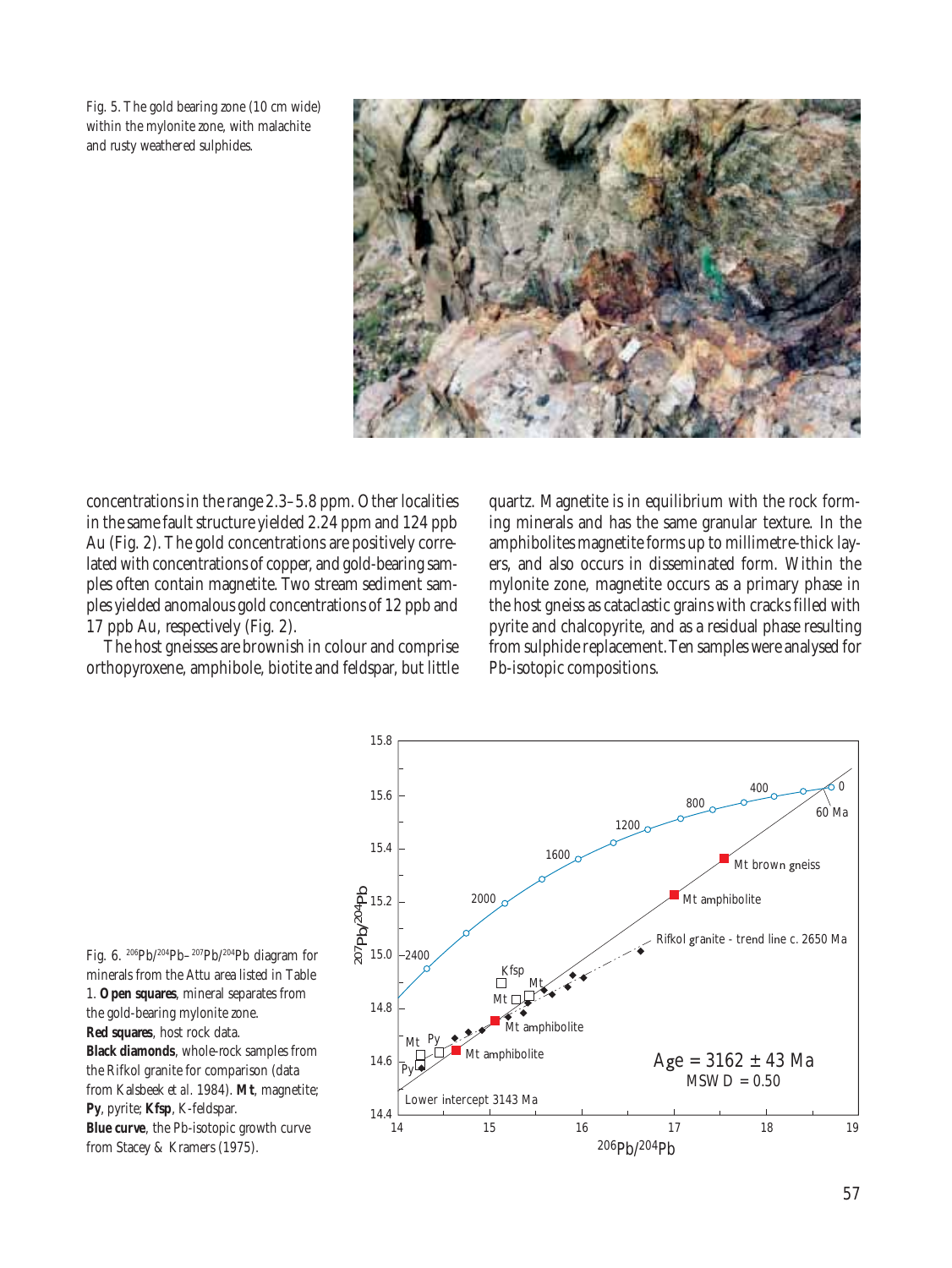### **Analytical methods**

The Pb-isotopic study was carried out on magnetite from host gneisses and amphibolites, and on K-feldspar, magnetite and pyrite from the shear zone-hosted mineralised zone (Table 1). The isotope analyses were carried out at the Danish Centre for Isotope Geology, Geological Institute, University of Copenhagen. Near-pure mineral fractions were separated from dry split aliquots of crushed and sieved (100–200  $\mu$ m) rock powders using a hand magnet, a Frantz isodynamic separator and heavy liquid techniques. Ore minerals were dissolved in concentrated *aqua regia*. Total procedural blanks for Pb amounted to < 120 pg which is considered insignificant for the measured Pb-isotopic results, relative to the amount of sample Pb estimated from the mass spectrometer signal intensities. Isotope analyses were carried out on a VG Sector 54-IT instrument in static collection mode. Fractionation for Pb was controlled by repetitive analysis of the NBS 981 standard (values of Todt *et al.* 1993) and amounted to  $0.103 \pm$ 0.007% / amu (2  $\sigma$ ; n = 11). All results are quoted with 2  $\sigma$ precisions.

#### **Results**

The Pb-isotopic compositions of mineral separates from thegold-bearingmylonitezone anditshost rocks are listed in Table 1. In the 207Pb/204Pb vs. 206Pb/204Pb diagram shown in Fig. 6, the Pb-isotopic compositions of magnetite from the four host rock samples of brown gneiss and amphibolite (red squares) define a straight line with a slope corresponding to  $3162 \pm 43$  Ma (MSWD = 0.50). This line has intercepts with the Stacey & Kramers (1975) Pb-isotopic growth curve at 3143 and 60 Ma. Based on the good fit of the data points on the isochron, and the agreement of the isochron age with the intercepts of the growth curve, we interpret the 3162 Ma date as the age of the rocks in question. However, farther south, in the central part of the Nagssugtoqidian orogen, Palaeoproterozoic granulite facies metamorphism has led to U loss in Archaean rocks, resulting in Pb-isotopic compositions plotting above and to the left of an 2800 Ma reference isochron (Whitehouse *et. al.* 1998). If this process had also taken place in the area of the present study, the 3162 Ma date might give a false impression of the age of the rocks. However, the good fit of the data points on the isochron and the agreement of the intercepts with the Stacey & Kramers (1975) growth curve with the isochron age would then be accidental, a coincidence which we regard as very unlikely.

Six mineral separates from the gold-bearing mylonite

zone (Fig. 6, open squares) lie close to or slightly above the isochron obtained for magnetite from the host rocks. The most primitive 206Pb/204Pb and 207Pb/204Pb ratios have been measured in pyrite and magnetite from the ore-bearing zone, whereas the two primary magnetites with cataclastic texture from within the shear zone plot very close to the host rock magnetite isochron. This suggests that their crystallisation took place at about the same time as the magnetites from outside the shear zone. Whole-rock Pb-isotopic ratios from the Rifkol granite (Kalsbeek *et al.* 1984) are also plotted on Fig. 6 for comparison, and the isotopic values are listed in Table 1. The errorchron defined by these samples has a slope corresponding to an age of  $2653 \pm 110$  Ma, which has been interpreted as emplacement age of the granite (Kalsbeek *et al*. 1984). This errorchron is oblique and discordant to the isochron obtained for magnetite from the host rocks, but the three least radiogenic data points from ore minerals associated with native gold from within the shear zone are conformable with this younger trend. This suggests that the fluids in the shear zone from which the gold mineralisation was deposited were somehow genetically linked to the intrusion of the Rifkol granite. Alkali feldspar from the shear zone has its own Pb-isotopic signature, which is neither compatible with a 'Rifkol' source nor with a source typical of the immediate host rocks.

The uranogenic vs. thorogenic isotopic pattern (not shown in a figure) is more disperse than the uranogenic patternanddoesnot add to the understanding of the uranogenic Pb-isotopic data; as expected, it mostly reflects the differences in U and Th concentrations in the different analysed minerals.

#### **Summary, discussion and conclusions**

The Attu gold prospect is small. The gold mineralised zone does not exceed 0.5 m in width, and its length is now known to be only a few hundred metres. Gold has also been detected along strike several kilometres away, but the mineralisation does not show a continuous outcrop pattern. However, the fact that gold is present indicates that the NE-striking shear/mylonite zone is mineralised and that hydrothermal activity seems to have occurred in most of the prominent lineaments in the region. The goldbearing sulphide deposit is of replacement type, where pyrite and chalcopyrite grew at the expense of e.g. magnetite. It is envisaged that gold was introduced contemporaneously with the replacement processes.

Reworked Archaean orthogneisses dominate all segments of the Nagssugtoqidian orogen. Published age deter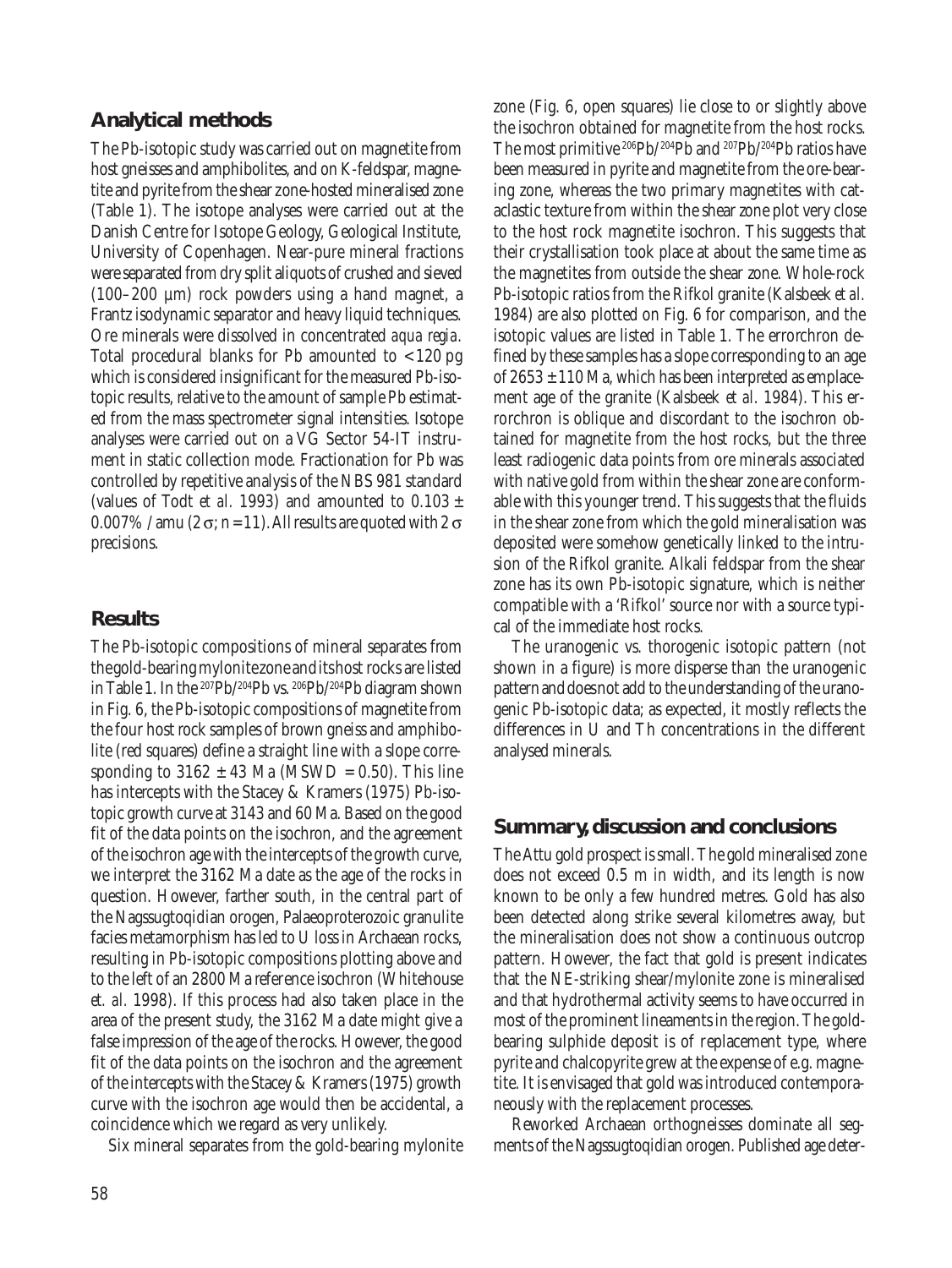minations range from 2870–2700 Ma (e.g. Kalsbeek & Nutman 1996; Connelly & Mengel 2000), but no chronological information has yet been available from the Attu region. The  $3162 \pm 43$  Ma magnetite age obtained from the Attu host rocks suggests that the rocks in this part of the Nagssugtoqidian orogen may be significantly older than similar rocks elsewhere in the orogen. However, Sm-Nd isotope data from Archaean gneisses in the central part of the orogen suggest the involvement of pre-2800 Ma crustal material (possibly 3100 Ma or older) in their source (Whitehouse *et al.* 1998). Large parts of the Nagssugtoqidian orogen underwent Palaeoproterozoic granulite facies metamorphism around 1850 Ma (e.g. Willigers *et al*. 2001), which resulted in severe disturbance of the Pbisotopic evolution of the rocks (Whitehouse *et al.* 1998). In view of the well-preserved 3162 Ma isochron relationships for the Attu gneisses it appears possible that these rocks escaped high-grade Nagssugtoqidian metamorphism and that granulite facies metamorphism here is of Archaean age, in agreement with the conclusions of Mazur *et al.* (2006, this volume) and Thrane & Connelly (2006, this volume).

The Pb-isotopic data of the gold bearing samples (Fig. 6) suggest a genetic link between the Rifkol granite intrusion and the fluids percolating through the shear zone, implying an Archaean age of the mineralisation. Without further analytical work we are unable to elaborate and comment on a possible source of the Pb that has been incorporated into the K-feldspar in the shear zone.

#### **Acknowledgements**

The authors acknowledge F. Kalsbeek, P.M. Holm and an anonymous reviewer for thorough criticism and constructive suggestions, which greatly improved the manuscript. The authors would also like to thank the participants in the resource assessment programme *Mineral resources of the Precambrian shield of central West Greenland (66°– 70°15*′*N)* for valuable discussions concerning mineralising events in the region. Input from other scientists in the region is also gratefully acknowledged. Special thanks go to Karl Markussen, Attu, who submitted the first gold bearing sample, for showing us the exact sample locality.

#### **References**

- Connelly, J.N. & Mengel, F.C. 2000: Evolution of Archean components in the Paleoproterozoic Nagssugtoqidian orogen, West Greenland. Geological Society of America Bulletin **112**, 747–763.
- Connelly, J.N., van Gool, J.A.M. & Mengel, F.C. 2000: Temporal evolution of a deeply eroded orogen: the Nagssugtoqidian orogen, West Greenland. Canadian Journal of Earth Sciences **37**, 1121–1142.
- Hansen, B.F. 1979: Some charnockitic rocks in the Nagssugtoqidian of West Greenland. Rapport Grønlands geologiske Undersøgelse **89**, 85–96.
- Hollis, J.A., Keiding, M., Stensgaard, B.M., van Gool, J.A.M. & Garde, A.A. 2006: Evolution of Neoarchaean supracrustal belts at the northern margin of the North Atlantic Craton, West Greenland. In: Garde, A.A. & Kalsbeek, F. (eds): Precambrian crustal evolution and Cretaceous–Palaeogene faulting in West Greenland. Geological Survey of Denmark and Greenland Bulletin **11**, 9–31 (this volume).
- Kalsbeek, F. & Nutman, A.P. 1996: Anatomy of the Early Proterozoic Nagssugtoqidian orogen, West Greenland, explored by reconnaissance SHRIMP U-Pb zircon dating. Geology **24**, 515–518.
- Kalsbeek, F., Taylor, P.N. & Henriksen, N. 1984: Age of rocks, structures, and metamorphism in the Nagssugtoqidian mobile belt, West Greenland – field and Pb-isotope evidence. Canadian Journal of Earth Sciences **21**, 1126–1131.
- Kalsbeek, F., Pidgeon, R.T. & Taylor, P.N. 1987: Nagssugtoqidian mobile belt of West Greenland: a cryptic 1850 Ma suture between two Archaean continents – chemical and isotopic evidence. Earth and Planetary Science Letters **85**, 365–385.
- Mazur, S., Piazolo, S. & Alsop, G.I. 2006: Structural analysis of the northern Nagssugtoqidian orogen, West Greenland: an example of complex tectonic patterns in reworked high-grade metamorphic terrains. In: Garde, A.A. & Kalsbeek, F. (eds): Precambrian crustal evolution and Cretaceous–Palaeogene faulting in West Greenland. Geological Survey of Denmark and Greenland Bulletin **11**, 163–178 (this volume).
- Olesen, N.Ø. 1984: Geological map of Greenland, 1:100 000, Agto 67 V.1 Nord. Copenhagen: Geological Survey of Greenland.
- Rasmussen, T.M. & van Gool, J.A.M. 2000: Aeromagnetic survey in southern West Greenland: project Aeromag 1999. Geology of Greenland Survey Bulletin **186**, 73–77.
- Stacey, J.S. & Kramers, J.D. 1975: Approximation of terrestrial lead isotope evolution by a two-stage model. Earth and Planetary Science Letters **26**, 207–221.
- Steenfelt, A. 2001: Geochemical atlas of Greenland West and South Greenland. Danmarks og Grønlands Geologiske Undersøgelse Rapport **2001/46**, 39 pp., 1 CD-ROM.
- Steenfelt, A., Stendal, H., Nielsen, B.M. & Rasmussen, T.M. 2004: Gold in central West Greenland – known and prospective occurrences. Geological Survey of Denmark and Greenland Bulletin **4**, 65–68.
- Stendal, H. 1998: Contrasting Pb isotopes of Archaean and Palaeoproterozoic sulphide mineralisation, Disko Bugt, central West Greenland. Mineralium Deposita **33**, 255–265.
- Stendal, H. & Schønwandt, H.K. 2003: Precambrian supracrustal rocks